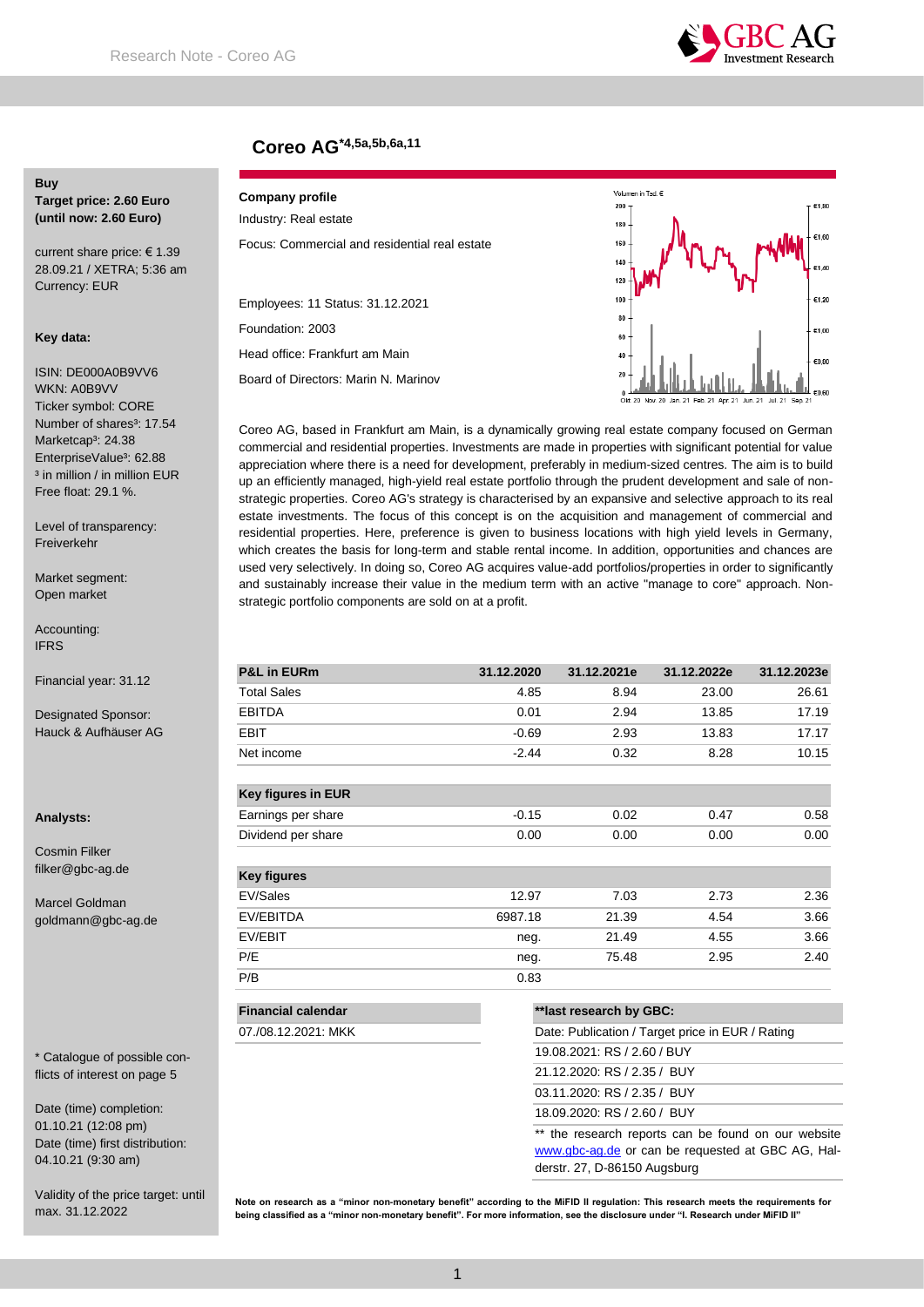

## **1H 2021: earnings improvement due to higher rental income and sale of properties; slight increase in 2021 forecasts; price target and rating confirmed**

| in $\epsilon$ m  | 1st HY 2019 | 1st HY 2020 | 1st HY 2021 |
|------------------|-------------|-------------|-------------|
| Rental income    | 1.64        | 1.55        | 1.93        |
| Disposal result  | 0.45        | 0.49        | 0.31        |
| Valuation result | 0.00        | 0.00        | 0.78        |
| EBIT             | $-0.31$     | $-0.10$     | 0.50        |
| After-tax result | $-1.65$     | $-0.74$     | $-0.81$     |

*Sources: Coreo AG; GBC AG*

## **Revenue and earnings development 1st HY 2021**

As we expected, Coreo AG increased rental income to €1.93 million in the first six months of 2021 (previous year:  $\epsilon$ 1.55 million). The increase in rental income is primarily attributable to the addition of the NRW portfolio in the first half of 2020, which was only included on a pro rata basis in the prior-year period. In addition, the company achieved letting successes with the Hydra portfolio and did not record any corona-related rental losses overall.

The increase in rental income was accompanied on the one hand by a slight decline in absolute terms in net income from disposals of €0.31 million (previous year: €0.49 million) and on the other hand by a visible increase in the valuation result to €0.78 million (previous year: €0.00 million). The disposal result, which indicates that the sales price (€1.03 million) is higher than the book value disposal (€-0.72 million), was achieved through the sale of a property in Gelsenkirchen held directly by Coreo AG and through disposals from the Mannheim and Göttingen portfolios. As a rule, no expert valuation of the real estate portfolio takes place at the half-year point. However, as purchase agreements for two properties in the Hydra portfolio and one property in the Mannheim portfolio have already been concluded above the carrying amount, the company had to write up the selling price by  $\epsilon$  0.78 million. At the same time, these properties were classified as "held for sale" under current assets.



#### **Components of earnings in the first six months (in € million)**

With this significantly increased earnings base, Coreo AG was able to increase EBIT to  $\epsilon$ 0.50 million (previous year:  $\epsilon$  -0.10 million) and thus report positive EBIT on a half-year basis for the first time. This was despite the overall increase in the cost of materials to  $\epsilon$ 1.39 million (previous year:  $\epsilon$  0.88 million), which rose somewhat disproportionately due to a slight increase in ongoing maintenance.

*Sources: Coreo AG; GBC AG*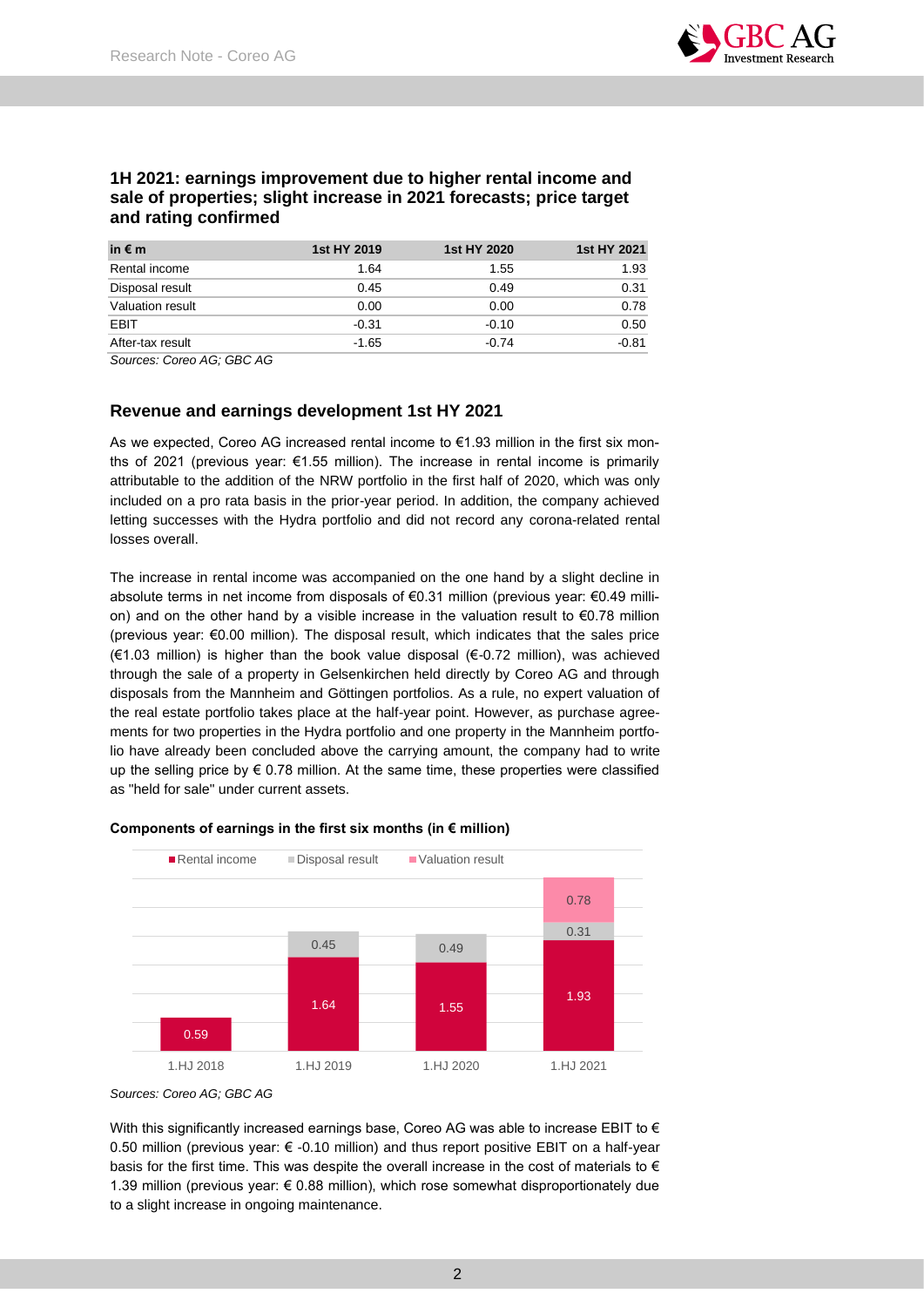

At the end of 2020, Coreo AG had received a loan of € 23.00 million from a well-known investor. This loan, which bears interest at 6.75 %, was partly used for the early repayment of a warrant-linked bond with an interest rate of 10.0 % and a volume of € 15.00 million, which reduced the overall group-wide interest rate. Despite the increase in loan liabilities to €62.17 million as at 30.06.2021 (30.06.2020: €45.95 million), financial expenses were therefore on a par with the previous year at €-1.14 million (PY: €-1.12 million). Coreo AG posted a net result for the period of € -0.81 million (previous year: € -0.74 million). The previous year's figure was positively influenced by deferred tax income of  $\epsilon$ 0.95 million, which is why the company is now reporting a lower result for the period than in the previous year.

## **Forecasts and model assumptions**

| in $\notin$ m           | FY 2020 | FY 2021e (old) | <b>FY 2021e (new)</b> | <b>FY 2022e</b> | <b>FY 2023e</b> |
|-------------------------|---------|----------------|-----------------------|-----------------|-----------------|
| Rental income           | 3.52    | 4.11           | 4.52                  | 8.95            | 14.66           |
| Proceeds from disposals | 6.09    | 3.40           | 12.87                 | 6.80            | 11.04           |
| Disposal result         | 0.49    | 1.52           | 2.13                  | 2.80            | 0.64            |
| Valuation result        | 0.85    | 5.30           | 2.30                  | 11.25           | 11.31           |
| EBIT                    | $-0.69$ | 4.92           | 2.93                  | 13.83           | 17.17           |
| After-tax result        | $-2.44$ | 1.82           | 0.32                  | 8.27            | 10.15           |

*Source: GBC AG*

In our last research study (see study dated August 19, 2021), we explained the basis for our forecasts, which we believe remain valid. On the one hand, the company is likely to generate an increase in rental income from its current property portfolio. As a further aspect of earnings development, we have assumed possible proceeds from disposals in particular from the planned sale of properties in the Göttingen portfolio and from partial sales of the properties in Lünen and Gelsenkirchen held directly by Coreo AG.

However, we had not planned for the sale of two properties in the Hydra portfolio (Hanau, Darmstadt) and one property in the Mannheim portfolio, for which purchase agreements have already been concluded and which were therefore reclassified as "held for sale". Including the part of the Göttingen portfolio held for sale, the carrying amount of the assets to be sold as at 30 June 2021 totals € 9.47 million, so that, in the event of a change of use and burden in the second half of 2021, the proceeds from the sale are likely to be significantly higher than our previous expectations (to date: € 3.40 million). As earnings were already realised in the first half of the year in the context of the write-up, no further earnings are likely to be realised from these transactions. We are therefore raising our expected disposal proceeds for 2021 significantly to €12.87m and expect a disposal result of €2.13m (previously: €1.52m). However, the sale of the properties will be accompanied by a significant inflow of liquidity, which will significantly increase the financial scope for further investments.

Another component of our estimates is the value-creating growth strategy communicated by the company, in the context of which significant new investments are to be made in the coming financial years. The portfolio is to be expanded to  $\epsilon$  400 - 500 million over the next four to five years. Based on this target value, the company would have to report annual new investments and write-ups of approximately  $\epsilon$  60 million ( $\epsilon$  400 million in five years) in the coming financial years.

According to our estimates, Coreo AG had acquired properties with a volume of around €59m by the time our last research study was published. For the remainder of the financial year, we had assumed further property acquisitions of €10m. With the acquisition of a logistics property in Delmenhorst announced on 7 September 2021, a significant part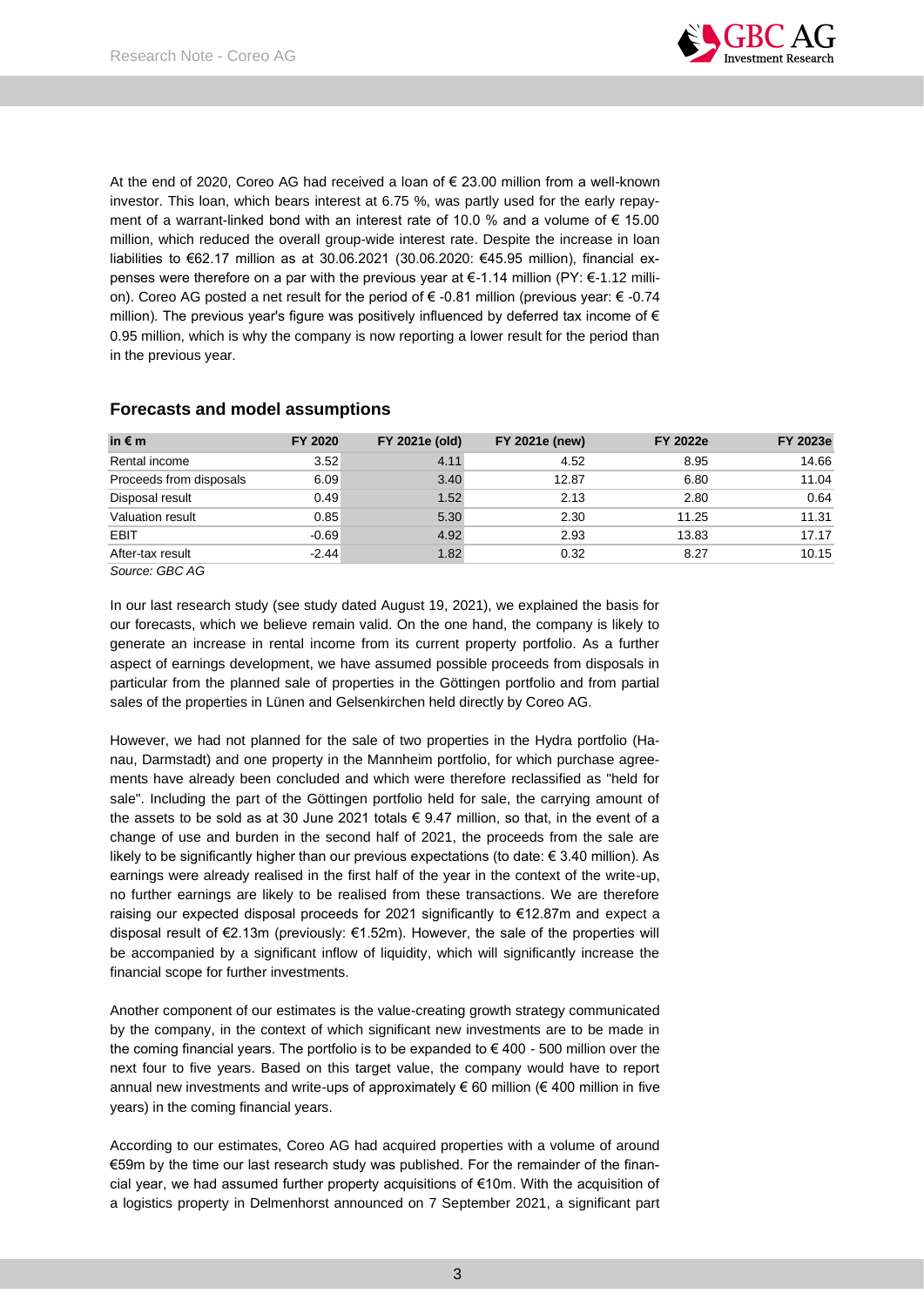

of this assumption is now likely to have become reality. On a total rental area of approx. 29,900 sqm, the annual rent distributed among several tenants currently amounts to around  $\epsilon$  0.5 million. No statement was made regarding the purchase price. Assuming a typical multiple of 10 to 12.5 for Coreo AG, the purchase price is likely to be between  $\epsilon$ 5.00 to 6.25 million. In line with the strategy of acquiring properties that still have development potential, this property is also likely to see an expansion of rental income. Based on the total lettable area in conjunction with the current annual rent, a low rental price is currently calculated (€ 1.50/sqm according to GBC estimates), which in our opinion entails a significant potential for increase.

While we are raising our 2021 forecasts for proceeds from disposals and net income from disposals as well as rental income, we are assuming lower valuation income of €2.30 million (previously: €5.30 million). This is particularly the case in light of the fact that the largest transaction in the company's history will not be completed until the coming financial year 2022. Accordingly, we now expect EBIT of € 2.93 million (previously: € 4.92 million) and after-tax earnings of € 0.32 million (previously: € 1.82 million) for the current fiscal year 2021. The forecasts for the following years remain unchanged.

As the lower earnings forecasts for 2021 are merely a consequence of lower valuation income, there are only marginal changes in the DCF valuation result. This is because the valuation gains have no impact on the cash flow, which forms the basis for our DCF valuation model. We therefore confirm our price target of €2.60 and maintain our BUY rating unchanged.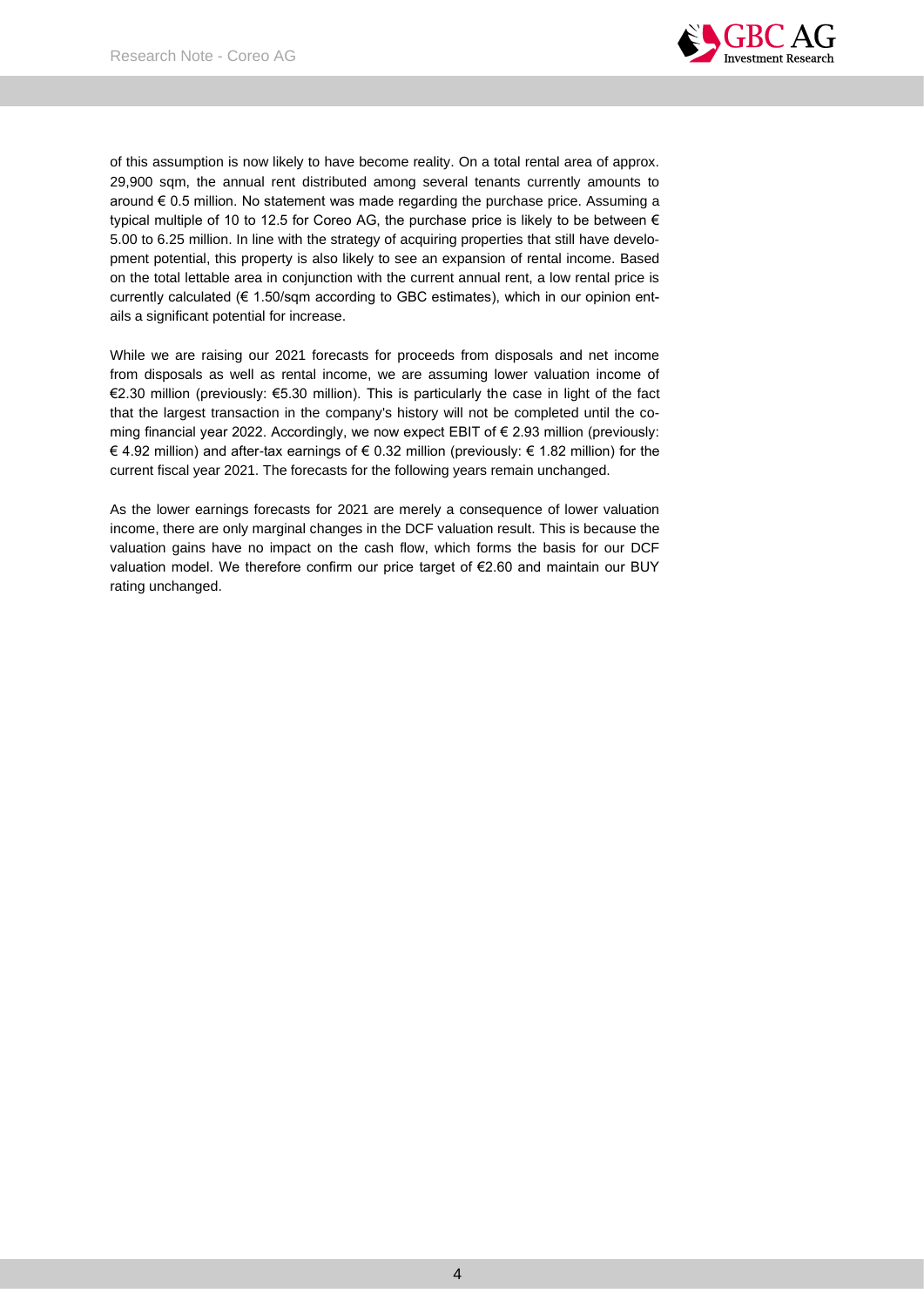

# **ANNEX**

## **I.**

### **Research under MiFID II**

1. There is a contract between the research company GBC AG and the issuer regarding the independent preparation and publication of this research report on the issuer. GBC AG is remunerated for this by the issuer.

2. The research report is simultaneously made available to all interested investment services companies.

#### **II.**

#### **Section 1 Disclaimer and exclusion of liability**

This document is intended solely for information purposes. All data and information in this study come from sources that GBC regards as reliable. In addition, the authors have taken every care to ensure that the facts and opinions presented here are appropriate and accurate. Nevertheless, no guarantee or liability can be accepted for their correctness – whether explicitly or implicitly, In addition, all information may be incomplete or summarised. Neither GBC nor the individual authors accept liability for any damage which may arise as the result of using this document or its contents, or in any other way in this connection.

We would also point out that this document does not constitute an invitation to subscribe to nor to purchase any securities and must not be interpreted in this way. Nor may it nor any part of it be used as the basis for a binding contract of any kind whatsoever. or be cited as a reliable source in this context. Any decision relating to the probable offer for sale of securities for the company or companies discussed in this publication should be taken solely on the basis of information in the prospectuses or offer documents which are issued in relation to any such offer.

GBC does not provide any guarantee that the indicated returns or stated target prices will be achieved. Changes to the relevant assumptions on which this document is based can have a material impact on the targeted returns. Income from investments is subject to fluctuations. Investment decisions should always be made with the assistance of an investment advisor. This document cannot replace the role of an advisor.

#### Sale outside the Federal Republic of Germany:

This publication, if sold in the UK, may only be made available to those persons who, in the meaning of the Financial Services Act 1986 are authorised and exempt, or persons as defined in section 9 (3) of the Financial Services Act 1986 (Investment Advertisement) (Exemptions) Decree 1988 (amended version) and must not be transmitted directly or indirectly to other persons or groups of persons.

Neither this document nor any copy of it may be taken into, transferred to or distributed within the United States of America or its territories and possessions. The distribution of this document in Canada, Japan or other jurisdictions may be restricted by law, and persons who come into possession of this publication should find out about any such restrictions and respect them. Any failure to respect these restrictions may represent a breach of the US, Canadian or Japanese securities laws or laws governing another jurisdiction.

By accepting this document you accept all disclaimers of liability and the restrictions cited above.

You can find the details of this disclaimer/exclusion of liability at: **[http://www,gbc-ag,de/de/Disclaimer](http://www.gbc-ag.de/de/Disclaimer.htm)**

#### **Legal information and disclosures as required by section 85 of Securities Trading Act (WpHG) and Financial Analysis Directive (FinAnV)**

This information can also be found on the internet at the following address: **http://www,gbc-ag,de/de/Offenlegung,htm**

#### **Section 2 (I) Updates**

A detailed update of the present analysis/analyses at any fixed date has not been planned at the current time. GBC AG reserves the right to update the analysis without prior notice.

#### **Section 2 (II) Recommendation/ Classifications/ Rating**

Since 1/7/2006 GBC AG has used a 3-level absolute share rating system. Since 1/7/2007 these ratings relate to a time horizon of a minimum of 6 to a maximum of 18 months. Previously the ratings related to a time horizon of up to 12 months. When the analysis is published, the investment recommendations are defined based on the categories described below, including reference to the expected returns. Temporary price fluctuations outside of these ranges do not automatically lead to a change in classification, but can result in a revision of the original recommendation.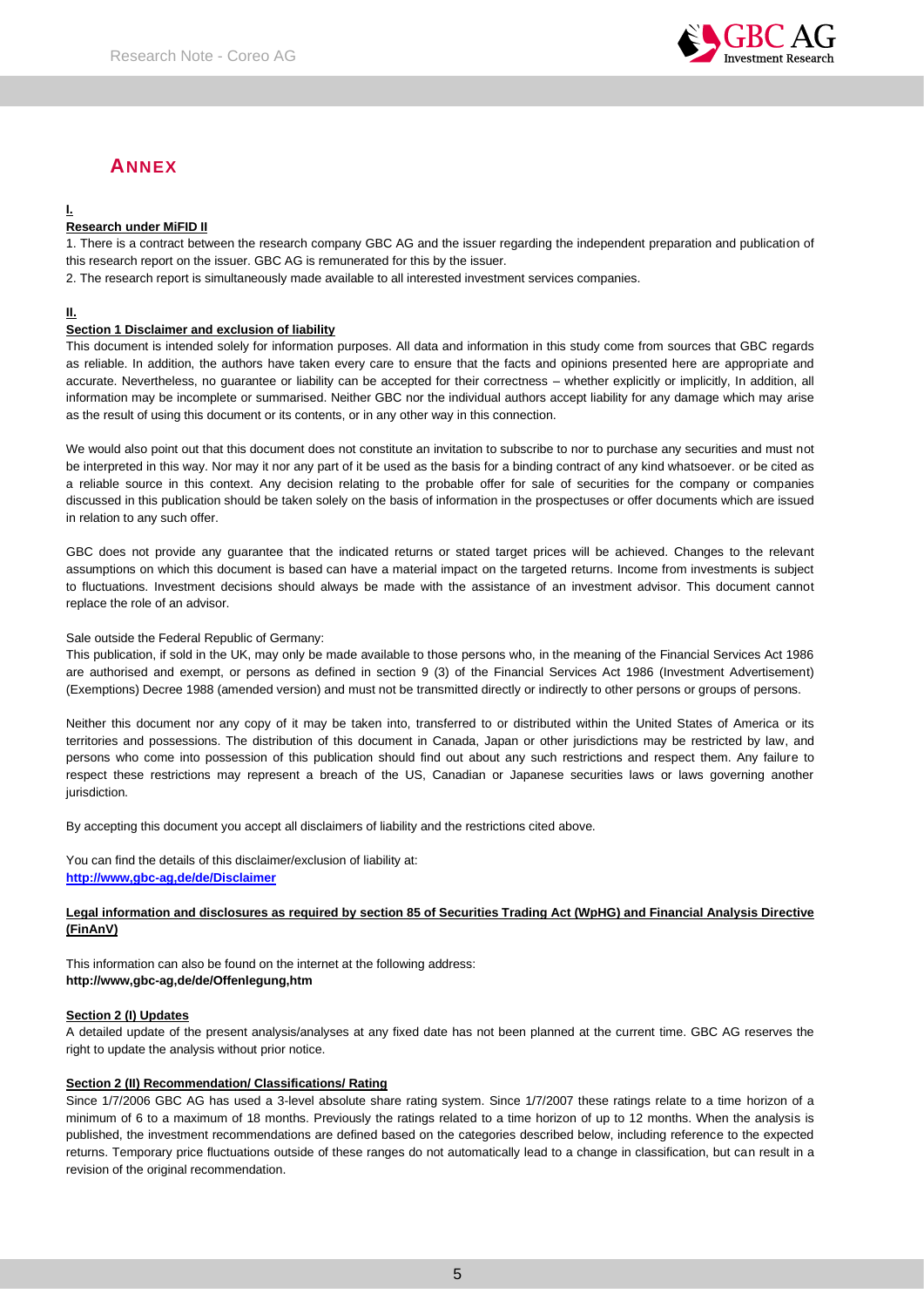

#### **The recommendations/ classifications/ ratings are linked to the following expectations:**

| <b>BUY</b>  | The expected return, based on the derived target price, incl. dividend payments within the<br>relevant time horizon is $>= +10\%$ .              |
|-------------|--------------------------------------------------------------------------------------------------------------------------------------------------|
| <b>HOLD</b> | The expected return, based on the derived target price, incl. dividend payments within the<br>relevant time horizon is $> -10\%$ and $< +10\%$ . |
| SELL        | The expected return, based on the calculated target price, incl. dividend payments within<br>the relevant time horizon, is $\leq$ - 10%.         |

GBC AG's target prices are determined using the fair value per share, derived using generally recognised and widely used methods of fundamental analysis, such as the DCF process, peer-group benchmarking and/or the sum-of-the-parts process. This is done by including fundamental factors such as e.g. share splits, capital reductions, capital increases, M&A activities, share buybacks, etc.

#### **Section 2 (III) Past recommendations**

Past recommendations by GBC on the current analysis/analyses can be found on the internet at the following address: [http://www.gbc-ag.de/de/Offenlegung](http://www.gbc-ag.de/de/Offenlegung.htm)

#### **Section 2 (IV) Information basis**

For the creation of the present analysis/analyses publicly available information was used about the issuer(s) (where available, the last three published annual and quarterly reports, ad hoc announcements, press releases, share prospectuses, company presentations, etc.) which GBC believes to be reliable. In addition, discussions were held with the management of the company/companies involved, for the creation of this analysis/these analyses, in order to review in more detail the information relating to business trends.

#### **Section 2 (V) 1, Conflicts of interest as defined in section 85 of the Securities Trading Act (WpHG)**

GBC AG and the analysts concerned hereby declare that the following potential conflicts of interest exist for the company/companies described, at the time of this publication, and in so doing meet the requirements of section 85 of the Securities Trading Act (WpHG). A detailed explanation of potential conflicts of interest is also listed in the catalogue of potential conflicts of interest under section 2 (V) 2.

#### **In relation to the security or financial instrument discussed in this analysis the following possible conflict of interest exists: (4,5a,5b,6a,11)**

#### **section 2 (V) 2, Catalogue of potential conflicts of interest**

(1) At the time of publication, GBC AG or a legal entity affiliated with it holds shares or other financial instruments in the company analysed or the financial instrument or financial product analysed.

(2) This company holds over 3% of the shares in GBC AG or a legal person connected to them.

(3) GBC AG or a legal person connected to them is a market maker or designated sponsor for the financial instruments of this company.

(4) GBC AG or a legal person connected to them has, over the previous 12 months, organised or played a leading role in the public issue of financial instruments for this company.

(5) a) GBC AG or a legal entity affiliated with it has concluded an agreement with this company or issuer of the analysed financial instrument in the previous 12 months on the preparation of research reports for a fee. Under this agreement, the draft financial analysis (excluding the valuation section) was made available to the issuer prior to publication.

(5) b) After receiving valid amendments by the analysed company or issuer, the draft of this analysis was changed.

(6) a) GBC AG or a legal entity affiliated with it has concluded an agreement with a third party in the previous 12 months on the preparation of research reports on this company or financial instrument for a fee. Under this agreement, the third party and/or company and/or issuer of the financial instrument has been given access to the draft analysis (excluding the valuation section) prior to publication. (6) b) After receiving valid amendments by the third party or issuer, the draft of this analysis was changed.

(7) The analyst responsible for this report holds shares or other financial instruments of this company at the time of publication.

(8) The analyst responsible for this company is a member of the company's Executive Board or Supervisory Board.

(9) The analyst responsible for this report received or purchased shares in the company analysed by said analyst, prior to the time of publication.

(10) GBC or a related legal party has closed an agreement with the underlying company regarding consulting services during the previous 12 months.

(11) GBC or a related legal party has a significant financial interest in the analysed company, for example to get mandated by the analysed company or to provide any kind of services (such as the organization of fairs, roundtables, road shows, etc.).

(12) At the time of the financial analysis, the analysed company is in a financial instrument or financial product (e.g. certificate, fund, etc.) managed or advised by GBC AG or its affiliated legal entity.